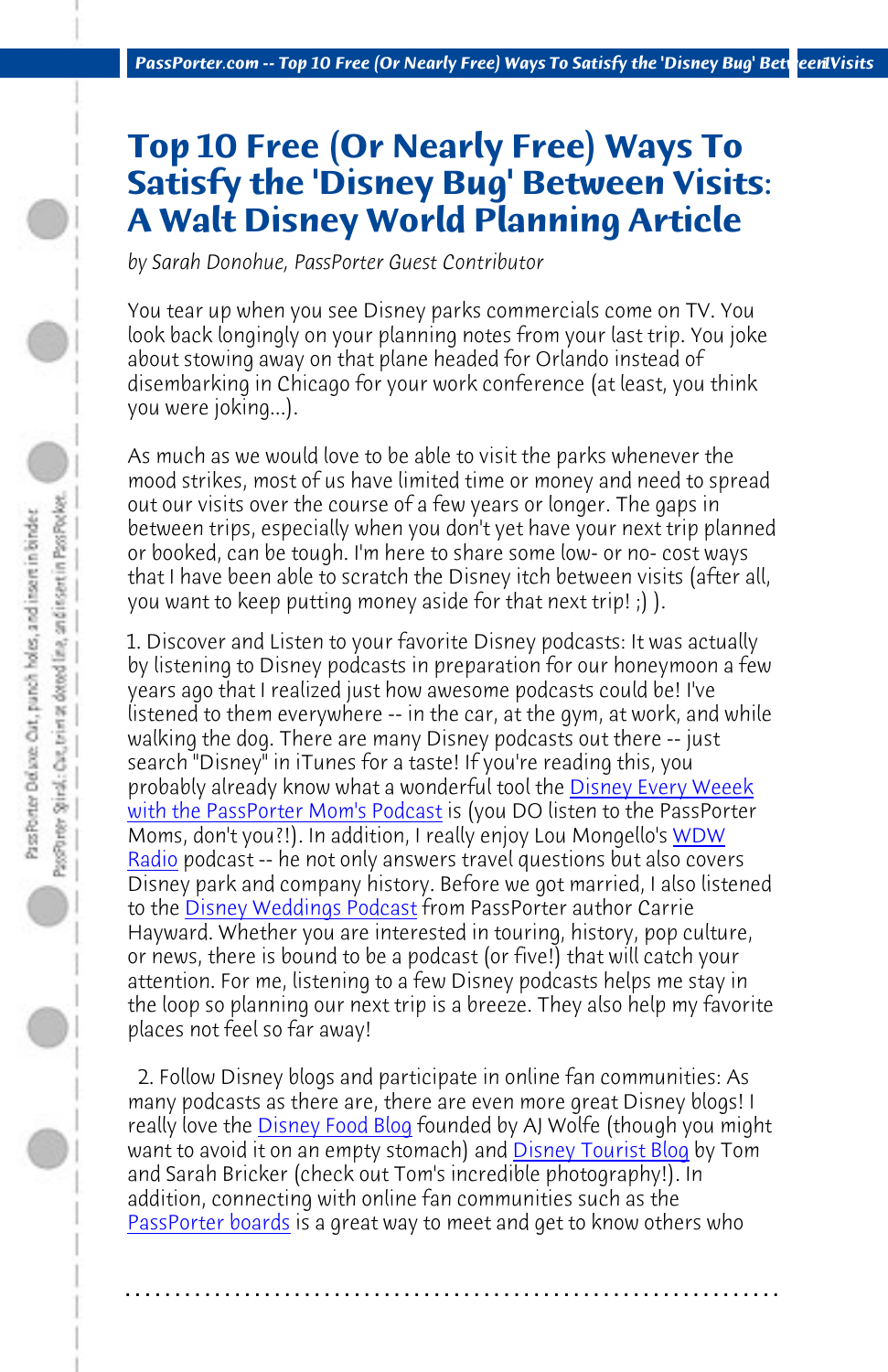*PassPorter.com -- Top 10 Free (Or Nearly Free) Ways To Satisfy the 'Disney Bug' Between2Visits (co* 

love Disney as much as yo[u do.](http://www.etsy.com) If you can't be visiting the parks at this moment, helping someone else plan their upcoming trip or reading another trip report can often be a good substitute. Sometimes great friendships can even come from the people you meet in these communities!

3. "Visit" Disney & hellip; with your nose! The part of your brain that processes scents is directly connected to the parts of your brain that trigger emotion and memory. This is why particular scents can instantly take you back to another time and place. I know of several people who use this to their advantage when they are missing Disney: some will use a specific air freshener in their rooms whenever they go to Disney - then, when they pull out that scent at home, they will be reminded of Disney memories. I use a specific scented sunscreen while at the parks, and am always reminded of getting ready to head to the parks in the morning when I pull out that sunscreen at home. Or, if you would rather be reminded of specific parks smells (perhaps the Haunted Mansion or Main Street Bakery!), visit **Etsy** where you can find candles inspired by a handful of the most well-known scents. Spireside (formerly Anthology Candles) is the most well-kno[wn shop in](http://www.youtube.com) this area and has been featured in publications like the Huffington Post.

4. Visit the Disney store: If you live in or near a major metropolitan area, you likely have a Disney store relatively nearby. Whenever we visit our mall that houses the Disney Store, we always stop in just for a few minutes, even though we don't usually buy anything (that's the key to keeping this tip "low cost!"). Even though we are not physically in the parks, I'm convinced that this experience can be the next best thing at home! I've always experienced the same Disney service from the Cast Members here that I've come to appreciate while in the parks, and it is awesome to know that the magic can be experienced just minutes from home. We have been in our Disney store several times as kids have been squealing and giggling at a storytelling event presented by the Cast Members, and I hear there is even a very Disney opening ceremony - though I have yet to make it to one myself!

5. Go on a YouTube odyssey! YouTube is full of ways to get your Disney fix -- from vloggers to ridealongs to vintage Disney Travel Planning videos, you can find just about anything you want to see at Disney on YouTube. However, my personal favorite YouTube find are the Disney Parks Music Playlists. Just search "Disney Parks Music" and you will find a goldmine of any walkaround loop, queue music, or show music that you can dream of! This has become my personal soundtrack to cleaning Chellip; I'm still waiting for animated forest animals to come help me out, though!

**. . . . . . . . . . . . . . . . . . . . . . . . . . . . . . . . . . . . . . . . . . . . . . . . . . . . . . . . . . . . . . . . . .**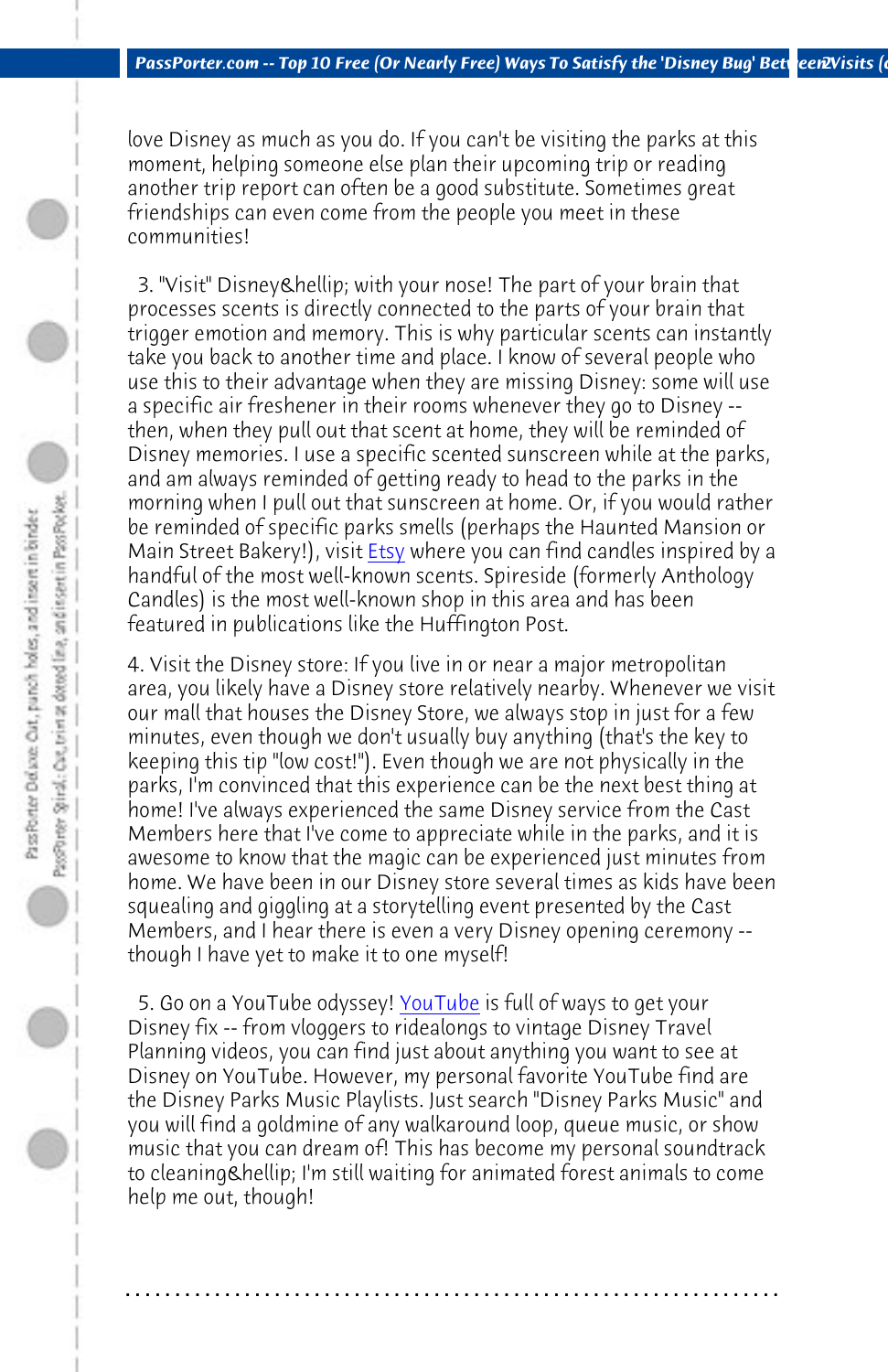*PassPorter.com -- Top 10 Free (Or Nearly Free) Ways To Satisfy the 'Disney Bug' BetweenBVisits (co* 

 6. Watch Disney movies from the comfort of your home: Sometimes I find it comforting to go back and watch the inspirations for many aspects of the parks and resorts -- you never know what connection you'll make during your umpteenth viewing of a movie, or the next time you visit your favorite attraction! You know your collection at home, but with Netflix's new exclusive partnership with Disney, you may have even more to choose from online! A few of Netflix's current offerings include: Zootopia, Finding Dory, Tarzan, The Emperor's New Groove, Lilo & Stitch, Pirates of the Caribbean, The Parent Trap, Fantasia, The Nightmare Before Christmas, and a collection of recent Disney short films (including my personal favorite, Feast!).

 7. Spend down time with Disney-themed coloring books, puzzles, or games: Do you unwind after work with a good coloring book? Does your family love game nights? There are plenty of ways to incorporate Disney into these hobbies -- thanks to the current coloring book sensation, there are now Disney coloring books for truly any age! Many popular game series (Apples to Apples, Cranium, and Family Feud, to name a few) also have Disney-themed editions so you can really test your knowledge and love of all things Disney.

 8. Bring your Disney souvenirs into your daily life: When I am at the parks and looking for souvenirs, I like to purchase items that I will see or use in my daily life. For instance, almost every morning, I drink my coff[ee out of a Disney mug. Reme](http://www.disneybound.co)mbering moments from our Disney trips (and pretending my coffee is Kona coffee!) is one of my ways to start the day out on a positive note. Others may have art or photos framed from their Disney trips -- or perhaps you like to carry a Disney purse. Either way, these are great reminders of Disney magic and also are excellent conversation starters with like-minded fans!

 9. Incorporate Disney into your wardrobe: Do you have Disney t-shirts that you always wear when you visit the parks? Find opportunities to tie these into your at home wardrobe! I can't help but smile when I pull out my World Showcase tee at home -- even if I am just running Saturday errands! Can't wear your Disney gear to work? You can always experiment with the Disneybound trend! If you're not familiar with it, Disneybounding is a way to "channel" your favorite Disney characters through your outfit by wearing color themes or symbols that represent that character. For example, if you were Disneybounding as Elsa, you would probably want to wear shades of blue and snowflake earrings. Visit http://www.disneybound.co to see ideas from Leslie Kay, the original Disneybounder!

 10. Fix Disney treats at home! Shortly after we got home from our honeymoon, my husband asked me if we could have "those Magic

**. . . . . . . . . . . . . . . . . . . . . . . . . . . . . . . . . . . . . . . . . . . . . . . . . . . . . . . . . . . . . . . . . .**